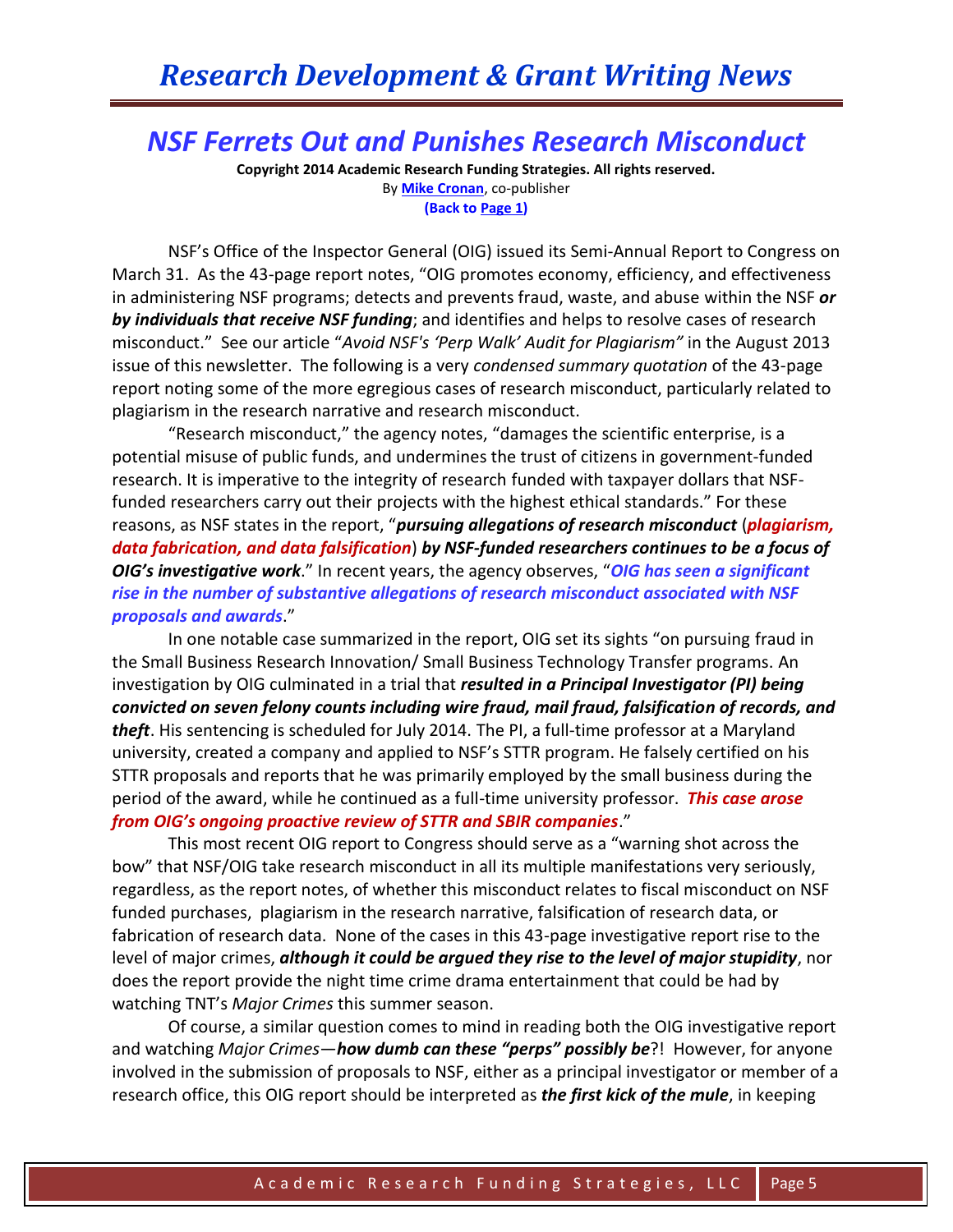with Speaker Sam Rayburn's wise observation that "*there is no education in the second kick of the mule*."

Most importantly for those actually involved in the writing of an NSF Project Description, some reflection on the sections of this investigative report that address the OIG's investigative audits related to plagiarism is clearly warranted. The sections of your proposal to be scrutinized include both the core research narrative, the broader impacts-related proposal sections, as well as biosketches and commitment letters, which should be reviewed for plagiarism, data fabrication, and other embellishments of the facts, such as the fraudulent paperwork submitted by the above mentioned PI on an STTR.

For example, this report notes that "OIG referred 13 cases of research misconduct to NSF. These included a graduate student who admitted fabricating data, a professor who plagiarized in eight NSF proposals, and a PI who plagiarized in a CAREER proposal." However, under the old observation that "*what is good for the goose is good for the gander*," OIG also ferrets out cases of misconduct by NSF program officers.

In one case, the report notes, "OIG investigated a complaint alleging that an NSF program officer violated conflict of interest rules and was making award decisions based on personal and professional relationships, rather than on the merits of the proposals. OIG's investigation revealed that the program officer, who was the principal and founder of an outside business, created conflicts of interests by misusing his NSF position to benefit himself, his family, and his friends financially. The misconduct included:

- approving an NSF award supplement to employ his stepson;
- facilitating the employment of his girlfriend by one of his awardees;
- soliciting work from NSF awardees to benefit his private company;
- receiving a "finder's fee" as a result of setting up a business venture for an NSF awardee;
- entering into an outside contract between his private company and a Texas university, facilitated by the president of one of his awardee companies;
- making introductions to and/or intervening in his NSF colleagues' decisions for the purpose of aiding his private business and its clients, and, in one instance, getting paid for it; and
- receiving a personal benefit for reviewing patents for an individual whose company had an active NSF award on which he served as program officer."

When NSF learned about this last item, the report states, "it deprived him of all of his responsibilities for representing NSF and handling proposals and awards, giving him other duties to perform. NSF referred this matter for criminal prosecution, which was declined. NSF then referred the findings to NSF management, after which the program officer resigned—*after nearly nine months without performing program officer responsibilities*. OIG recommended that NSF debar him governmentwide; NSF's decision is pending."

In another case noted in the report, an "*OIG investigation identified copied text in three NSF proposals submitted by a professor from a Tennessee university*. A university investigation found that the professor committed plagiarism, but that his actions were careless and did not constitute a significant departure from the standards of his research community. However, the OIG investigation concluded that the professor acted recklessly and that his